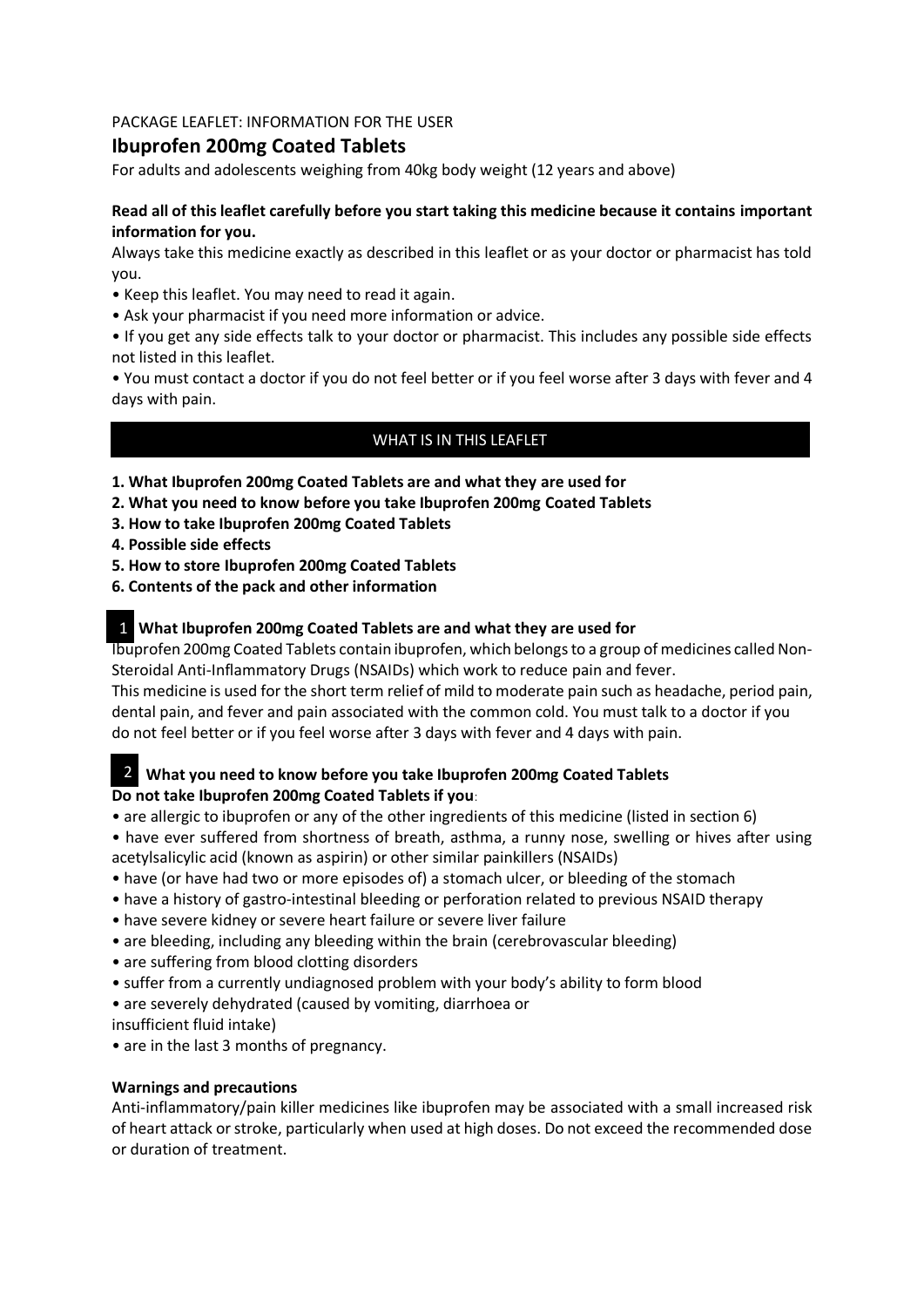#### **Skin reactions**

Serious skin reactions have been reported in association with Ibuprofen 200mg Tablets treatment. You should stop taking this medicine and seek medical attention immediately, if you develop any skin rash, lesions of the mucous membranes, blisters or other signs of allergy since this can be the first signs of a very serious skin reaction. See section 4.

## **You should discuss your treatment with your doctor or pharmacist before taking Ibuprofen 200mg Coated Tablets:**

• if you have hereditary blood formation disorder (acute intermittent porphyria)

• if you are elderly because you may be at more risk of having serious side effects, particularly stomach problems

• if you have or have suffered from asthma or have allergies as shortness of breath may occur

• if you suffer from hay fever, nasal polyps or chronic obstructive respiratory disorders an increased risk of allergic reactions exists. The allergic reactions may present as asthma attacks (so-called analgesic asthma), Quincke's oedema or urticaria

• during chickenpox (varicella) it is advisable to avoid use of Ibuprofen 200mg Coated Tablets

• if you have reduced liver or kidney function

• directly after major surgery

• if you have stomach or bowel disorders including Crohn's disease or a condition known as ulcerative colitis

• if you have Systemic Lupus Erythematosus (SLE) or mixed connective tissue disease – an illness which affects your immune system. It causes joint pains, skin changes and problems with other parts of your body

•if you have heart problems including heart failure, angina (chest pain), or if you have had a heart attack, bypass surgery, peripheral artery disease (poor circulation in the legs or feet due to narrow or blocked arteries), or any kind of stroke (including 'mini-stroke' or transient ischaemic attack "TIA")

• if you have high blood pressure, diabetes, high cholesterol, have a family history of heart disease or stroke, or if you are a smoker

• In prolonged administration of Ibuprofen 200mg Coated Tablets regular checking of your liver values, the kidney function, as well as of the blood count, is required.

• The use with concomitant NSAIDs, including cyclo-oxygenase-2 specific inhibitors, increases risk of adverse reactions (see section "If you are taking other medicines" below) and should be avoided.

• if you have an infection - please see heading "Infections" below.

#### Infections

This medicine may hide signs of infections such as fever and pain. It is therefore possible that this medicine may delay appropriate treatment of infection, which may lead to an increased risk of complications. This has been observed in pneumonia caused by bacteria and bacterial skin infections related to chickenpox. If you take this medicine while you have an infection and your symptoms of the infection persist or worsen, consult a doctor without delay.

The lowest effective dose and the shortest possible treatment period should always be used to minimize the risk for adverse effects.

Using a higher dose than recommended may increase the risk for

adverse effects. Do not use simultaneously with other pain killers

without a doctors prescription.

In general the habitual use of (several sorts of) analgesics can lead to lasting severe kidney problems. This risk may be increased under physical strain associated with loss of salt and dehydration. Therefore it should be avoided.

There is a risk of renal impairment in dehydrated adolescents.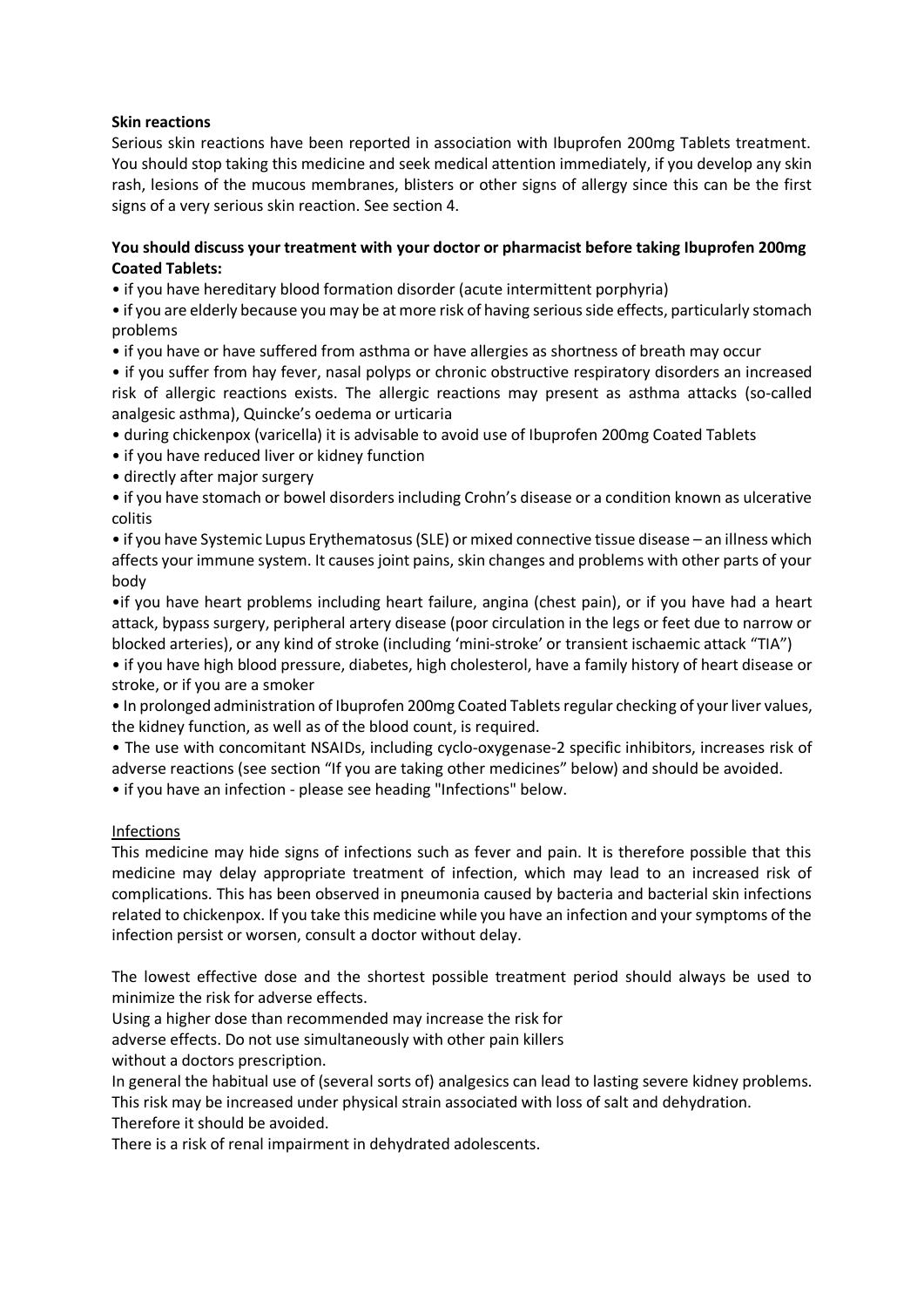Prolonged use of any type of painkiller for headaches can make them worse. If this situation is experienced or suspected, medical advice should be obtained and treatment should be discontinued. The diagnosis of medication overuse headache (MOH) should be suspected in patients who have frequent or daily headaches despite (or because of) the regular use of headache medications. Consult a doctor before using Ibuprofen 200mg Coated Tablets if any of the above mentioned conditions concerns you.

## **Other medicines and Ibuprofen 200mg Coated Tablets What should you avoid when you are taking other medicines?**

Ibuprofen 200mg Coated Tablets may affect or be affected by some medicines. For example: medicines that are anti-coagulants (i.e. thin blood/prevent clotting e.g. aspirin/acetylsalicylic acid, warfarin, ticlopidine), medicines that reduce high blood pressure (ACE-inhibitors such as captopril, beta-blockers such as atenolol medicines, angiotensin-II receptors antagonists such as losartan).

Tell your doctor or pharmacist if you are taking or have recently taken or might take any other medicines, including medicines obtained without a prescription. In particular, tell them if you are taking:

| aspirin/acetylsalicylic acid, or<br>other NSAIDs (anti-<br>inflammatories and analgesics)    | since this may increase the risk of<br>gastrointestinal ulcers or bleeding |
|----------------------------------------------------------------------------------------------|----------------------------------------------------------------------------|
| digoxin (for heart insufficiency)                                                            | since the effect of digoxin may be<br>enhanced                             |
| glucocorticoids (medicinal<br>products containing cortisone<br>or cortisone-like substances) | since this may increase the risk of<br>gastrointestinal ulcers or bleeding |
| anti-platelet agents (ticlopidine)                                                           | since this may increase the risk of<br>bleeding                            |
| aspirin/acetylsalicylic acid (low<br>dose)                                                   | since the blood-thinning effect may<br>be impaired                         |
| medicines for thinning the<br>blood (such as warfarin)                                       | since ibuprofen may enhance the<br>effects of these medicines              |
| phenytoin (for epilepsy)                                                                     | since the effect of phenytoin may<br>be<br>enhanced                        |
| selective serotonin reuptake<br>inhibitors (medicines used for<br>depression)                | as these may increase the risk of<br>gastrointestinal bleeding             |
| lithium (a medicine for manic<br>depressive illness and<br>depression)                       | since the effect of lithium may be<br>enhanced                             |
| probenecid and sulfinpyrazones<br>(medicines for gout)                                       | since the excretion of ibuprofen<br>may<br>be delayed                      |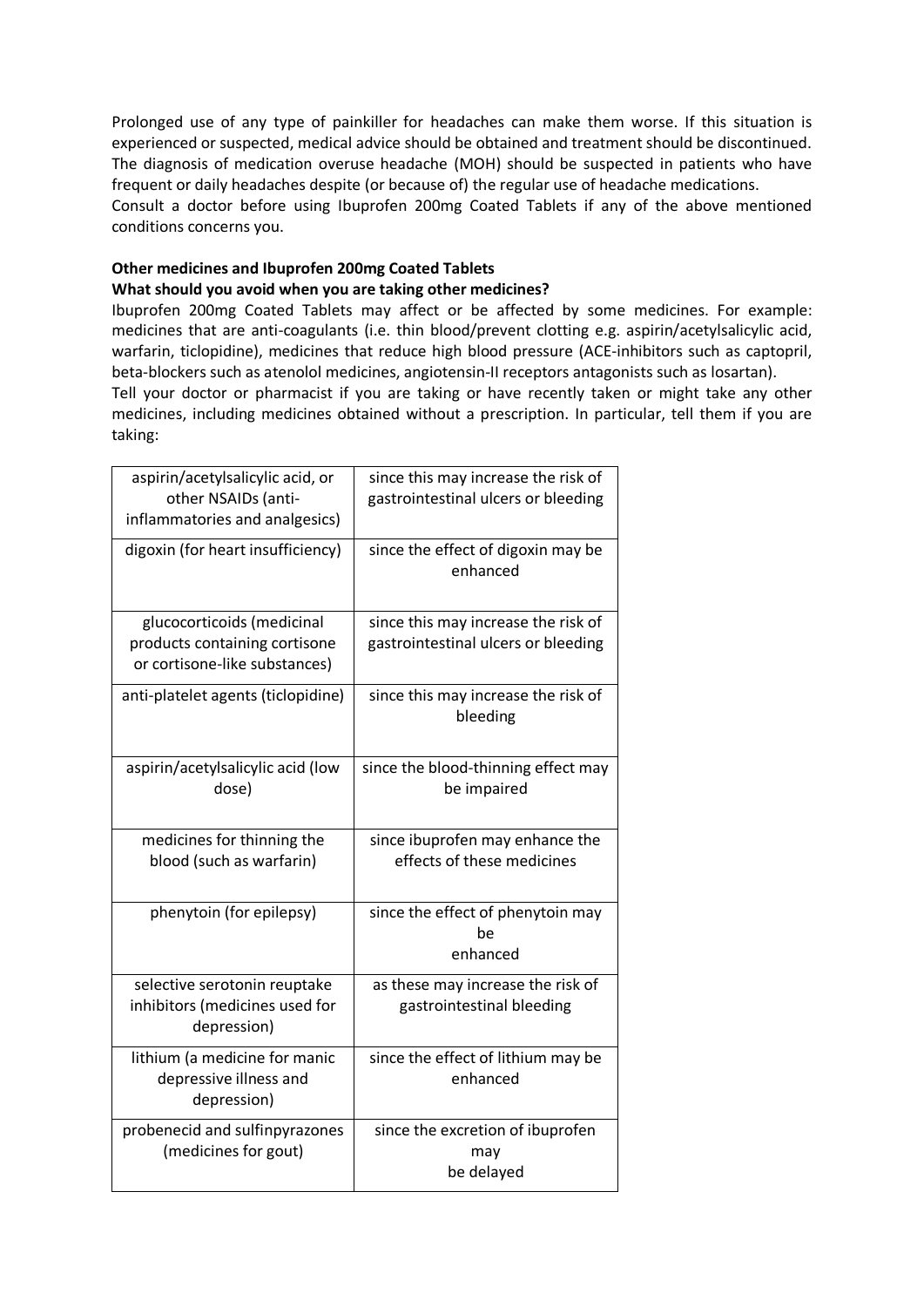| medicines for high blood<br>pressure and water tablets       | since ibuprofens may diminish the<br>effects of these medicines and<br>there<br>could be a possible increased risk<br>for the kidney                          |
|--------------------------------------------------------------|---------------------------------------------------------------------------------------------------------------------------------------------------------------|
| potassium sparing diuretics                                  | since this may lead to<br>hyperkalaemia                                                                                                                       |
| methotrexate (a medicine for                                 | since the effect of methotrexate                                                                                                                              |
| cancer or rheumatism                                         | may                                                                                                                                                           |
|                                                              | be enhanced                                                                                                                                                   |
| tacrolimus and cyclosporine<br>(immunosuppressive medicines) | since kidney damage may occur                                                                                                                                 |
| zidovudine: (a medicine for<br>treating Aids)                | since the use of ibuprofen may<br>result<br>in an increased risk of bleeding into<br>a joint or a bleeding that leads to<br>swelling in HIV (+) haemophiliacs |
| sulfonylureas (antidiabetic<br>medicines)                    | interactions may be possible                                                                                                                                  |
| quinolone antibiotics                                        | since the risk for convulsions may<br>be<br>increased                                                                                                         |
| Voriconazole, fluconazole                                    | since the effect of ibuprofen may                                                                                                                             |
| (antifungal medicines)                                       | be                                                                                                                                                            |
|                                                              | enhanced                                                                                                                                                      |
|                                                              |                                                                                                                                                               |

Some other medicines may also affect or be affected by the treatment of Ibuprofen 200mg Coated Tablets. You should therefore always seek the advice of your doctor or pharmacist before you use Ibuprofen 200mg Coated Tablets with other medicines.

# **Ibuprofen 200mg Coated Tablets with food, drink and alcohol**

It is recommended that patients with sensitive stomachs take Ibuprofen 200mg Coated Tablets with food. Some side effects, such as those affecting the gastrointestinal system can be more likely when alcohol is taken at the same time as Ibuprofen 200mg Coated Tablets.

# **Pregnancy, breast-feeding and fertility**

If you are pregnant or breast-feeding, think you may be pregnant or are planning to have a baby, ask your doctor or pharmacist for advice before taking this medicine.

# **Pregnancy**

Do not take Ibuprofen 200mg Coated Tablets in the last three months of pregnancy. Intake of ibuprofen should be avoided by women who plan pregnancy or are pregnant. Treatment during any part of pregnancy should take place only on doctors advice.

Breast-feeding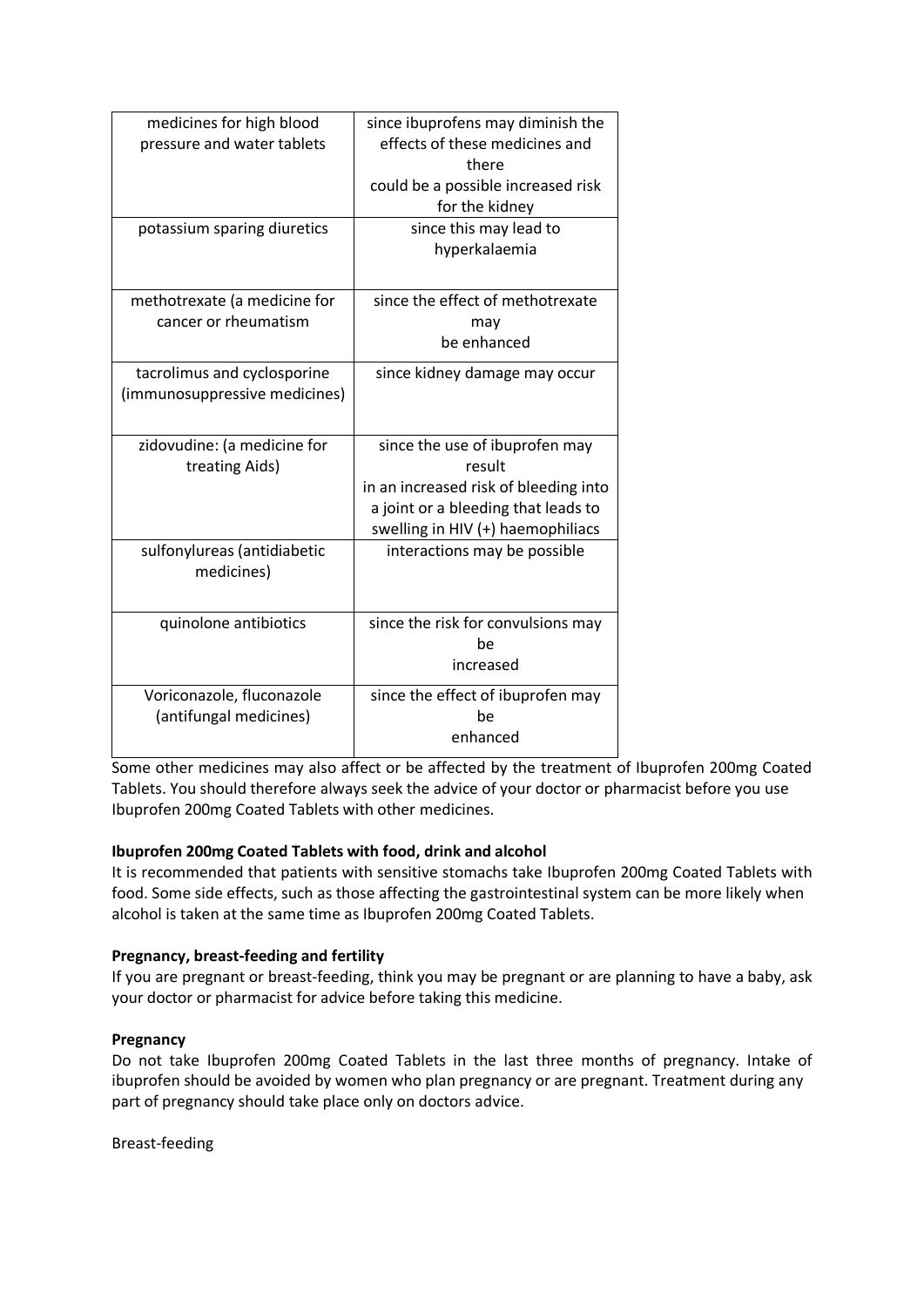This medicine may be used during breast-feeding for a maximum of 3 days (when you are treating a fever) or 4 days (for the treatment of pain), as only small amounts of this medicine passes into breast milk.

# **Fertility**

These tablets belong to a group of medicines (NSAIDs), which may impair fertility in women. This is reversible on stopping the medicine.

#### **Ibuprofen 200mg Coated Tablets contain lactose and sucrose**

If you have been told by your doctor that you have an intolerance to some sugars, contact your doctor before taking this medicinal product.

This medicine contains less than 1 mmol sodium (23 mg) per 2 tablets, that is to say essentially 'sodium-free'.

# **How to take Ibuprofen 200mg Coated Tablets** 3

Always take this medicine exactly as described in this leaflet or as your doctor or pharmacist has told you. Check with a doctor or pharmacist if you are not sure.

| <b>Body weight (Age)</b>                                                                                                                                                                                                                                                                                                                                                                                                                                           | Dose and how often to take                                                                                                                                                                                                            |
|--------------------------------------------------------------------------------------------------------------------------------------------------------------------------------------------------------------------------------------------------------------------------------------------------------------------------------------------------------------------------------------------------------------------------------------------------------------------|---------------------------------------------------------------------------------------------------------------------------------------------------------------------------------------------------------------------------------------|
| Adults, and<br>adolescents<br>weighing from<br>40kg (12 years old<br>and above)                                                                                                                                                                                                                                                                                                                                                                                    | Take 1 to 2 tablets with water, up to 3<br>times a day, as required.<br>Do not take more often than every 4<br>hours for the 200mg dose and 6 hours for<br>the 400mg dose. Do not take more than<br>5 tablets in any 24 hours period. |
| These tablets are intended for short-term use only. Take the<br>lowest effective dose for the shortest duration necessary to relieve<br>symptoms.<br>In adults: If this medicinal product is required for more than 3<br>days for fever or more than 4 days for pain, or if symptoms<br>worsen a doctor should be consulted.<br>In adolescents: If this medicinal product is required for more<br>than 3 days, or if symptoms worsen a doctor should be consulted. |                                                                                                                                                                                                                                       |

**Do not give to adolescents weighing under 40kg or children under 12 years.**

If you have an infection, consult a doctor without delay if symptoms (such as fever and pain) persist or worsen (see section 2).

For oral use.

Please speak to the doctor or pharmacist if you feel that the effect of this medicine is greater or less than you expected.

#### **If you take more Ibuprofen 200mg Coated Tablets than you should**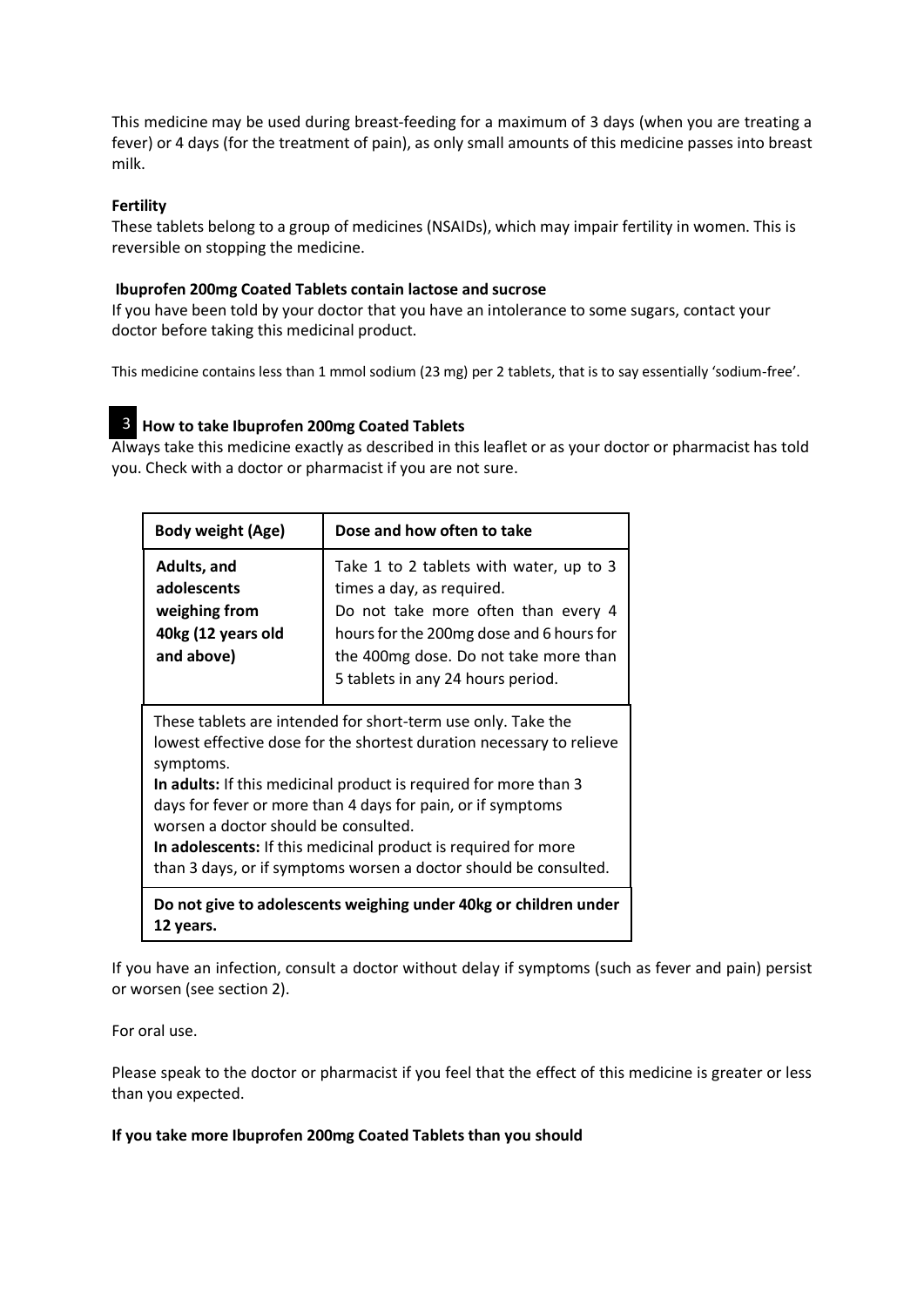If you have taken more Ibuprofen 200mg Coated Tablets than you should, or if children have taken this medicine by accident always contact a doctor or nearest hospital to get an opinion of the risk and advice on action to be taken.

The symptoms can include nausea, stomach pain, vomiting (may be blood streaked), headache, ringing in the ears, confusion and shaky eye movement. At high doses, drowsiness, chest pain, palpitations, loss of consciousness, convulsions (mainly in children), weakness and dizziness, blood in urine, cold body feeling, and breathing problems have been reported.

## **If you forget to take Ibuprofen 200mg Coated Tablets**

If you forget to take a tablet, take one as soon as you remember unless it is nearly time to take the next one, in which case skip the missed dose. Do not take a double dose to make up for a forgotten dose.

#### **If you stop taking Ibuprofen 200mg Coated Tablets**

If you have any further questions on the use of this medicine, ask your doctor or pharmacist.

# **Possible side effects** 4

Like all medicines, Ibuprofen 200mg Coated Tablets can cause side effects, although not everybody gets them.

Side effects may be minimised by taking the lowest dose for the shortest time necessary to relieve the symptoms. You may suffer one of the known side effects of NSAIDs (see below). If you do, or if you have concerns, stop taking this medicine and talk to your doctor as soon as possible. Elderly people using this product are at increased risk of developing problems associated with side effects.

| very common | affects more than 1 user in 10                        |
|-------------|-------------------------------------------------------|
| common      | affects 1 to 10 users in 100                          |
| uncommon    | affects 1 to 10 users in 1,000                        |
| rare        | affects 1 to 10 users in 10,000                       |
| very rare   | affects less than 1 user in 10,000                    |
| not known   | frequency cannot be estimated from the available date |

The following frequencies are taken as a basis when evaluating side effects:

#### **STOP TAKING this medicine and seek immediate medical help if you develop:**

**• signs of intestinal bleeding such as**: severe pain in the abdomen, black tarry stools, vomiting blood or dark particles that look like coffee grounds

**• signs of very rare but serious allergic reaction** such as worsening of asthma or shortness of breath, swelling of the face, tongue or throat, difficulty breathing, racing heart, drop in blood pressure leading to shock. These can happen even on first use of this medicine

• severe skin reactions such as rashes covering the whole body, peeling, blistering or flaking skin

• a severe skin reaction known as DRESS syndrome can occur.

Symptoms of DRESS include: skin rash, fever, swelling of lymph nodes and an increase of eosinophils (a type of white blood cells).

• a red, scaly widespread rash with bumps under the skin and blisters mainly localized on the skin folds, trunk, and upper extremities accompanied by fever at the initiation of treatment (acute generalised exanthematous pustulosis). Stop using Ibuprofen 200mg Tablets if you develop these symptoms and seek medical attention immediately. See also section 2.

• skin becomes sensitive to light - frequency unknown.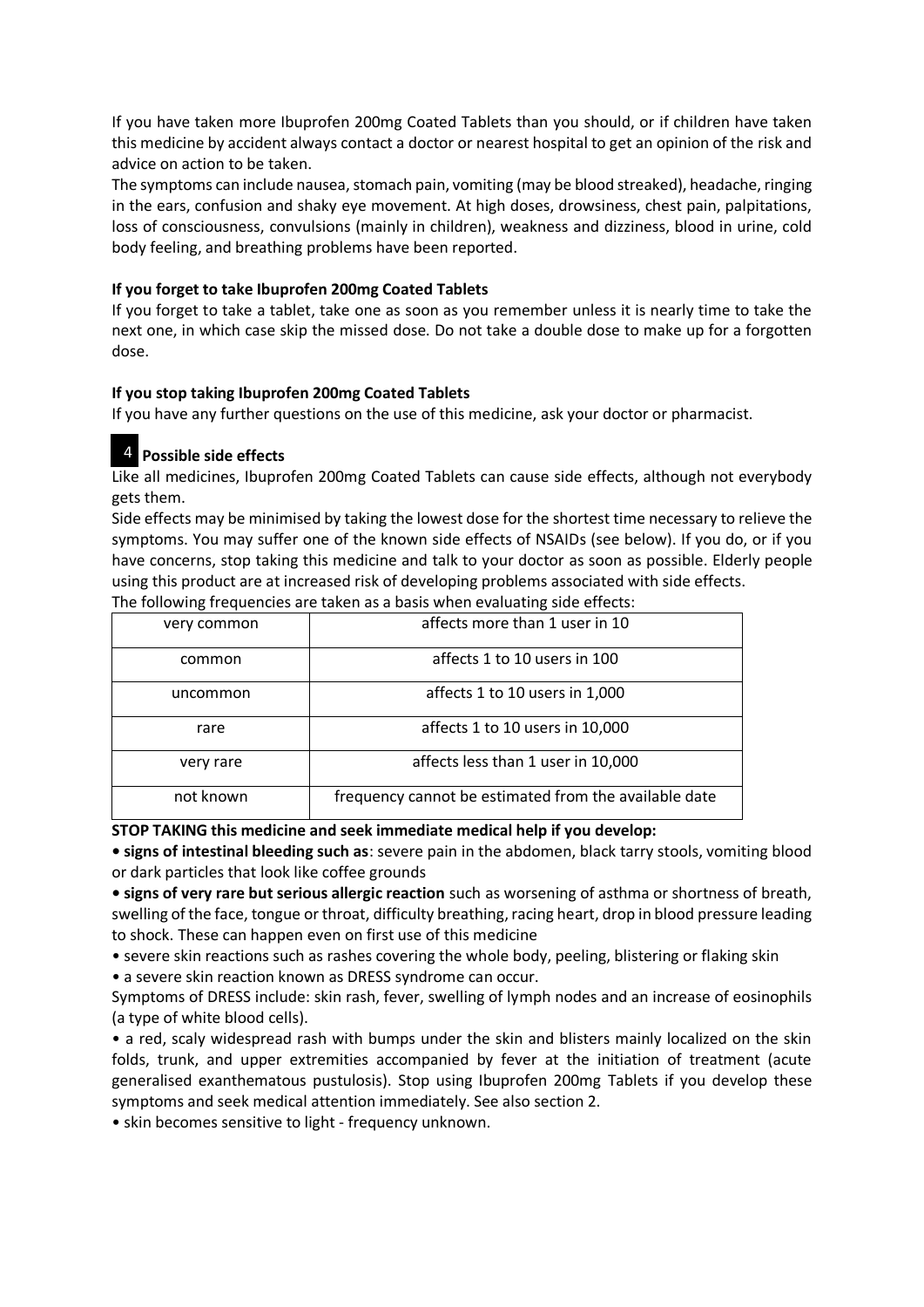# **Tell your doctor if you have any of the following side effects, they become worse or you notice any effects not listed.**

#### **Common**

• Headache, dizziness

• gastrointestinal complaints, such as indigestion, heartburn, abdominal pain, feeling sick and indigestion, vomiting, nausea, wind (flatulence), diarrhoea, constipation, black stools and slight blood losses in stomach and/or bowel that may cause anaemia in exceptional cases

- rash
- tiredness.

#### **Uncommon**

• Rhinitis

• problems in the blood cell production - first signs are: fever, sore throat, superficial mouth ulcers, flu-like symptoms, severe exhaustion, nose and skin bleeding. In these cases, you must stop the therapy immediately and consult a doctor. Any self-treatment with pain killers or medicinal products that reduce fever (antipyretic medicinal products) mustn't be done.

• worsening of asthma, bronchospasm, dyspnoea

• stomach or intestinal ulcers, sometimes with bleeding and perforation, inflammation of the lining of the mouth with ulceration (ulcerative stomatitis), inflammation of the stomach (gastritis)

- hepatitis, jaundice, abnormal liver function
- sleeplessness, agitation, irritability
- insomnia, anxiety
- tingling sensation, drowsiness
- visual disturbances
- photosensitivity

• allergic reactions, such as hives, skin rashes, itching and asthma attacks. You must stop taking Ibuprofen 200mg Coated Tablets and inform your doctor at once.

• cloudy urine (nephrotic syndrome), inflammatory kidney disease (interstitial nephritis), kidney failure.

#### **Rare**

- Tinnitus (ringing in the ears)
- vertigo
- impaired vision
- allergic reaction
- kidney damage (papillary necrosis) and elevated uric acid concentrations in the blood
- liver damage.

#### **Very rare**

• Swelling (oedema), high blood pressure (hypertension) and cardiac failure have been reported in association with NSAID treatment

• inflammation of the oesophagus or pancreas, formation of membrane-like narrowing in the small and large intestines (intestinal, diaphragm-like strictures)

• inflammation of blood vessels (vasculitis)

• serious infections of the skin and soft-tissue complications have occurred during chicken pox (varicella) infection

• passing less urine than normal and swelling (especially in patients with high blood pressure or reduced kidney function)

• psychotic reactions and depression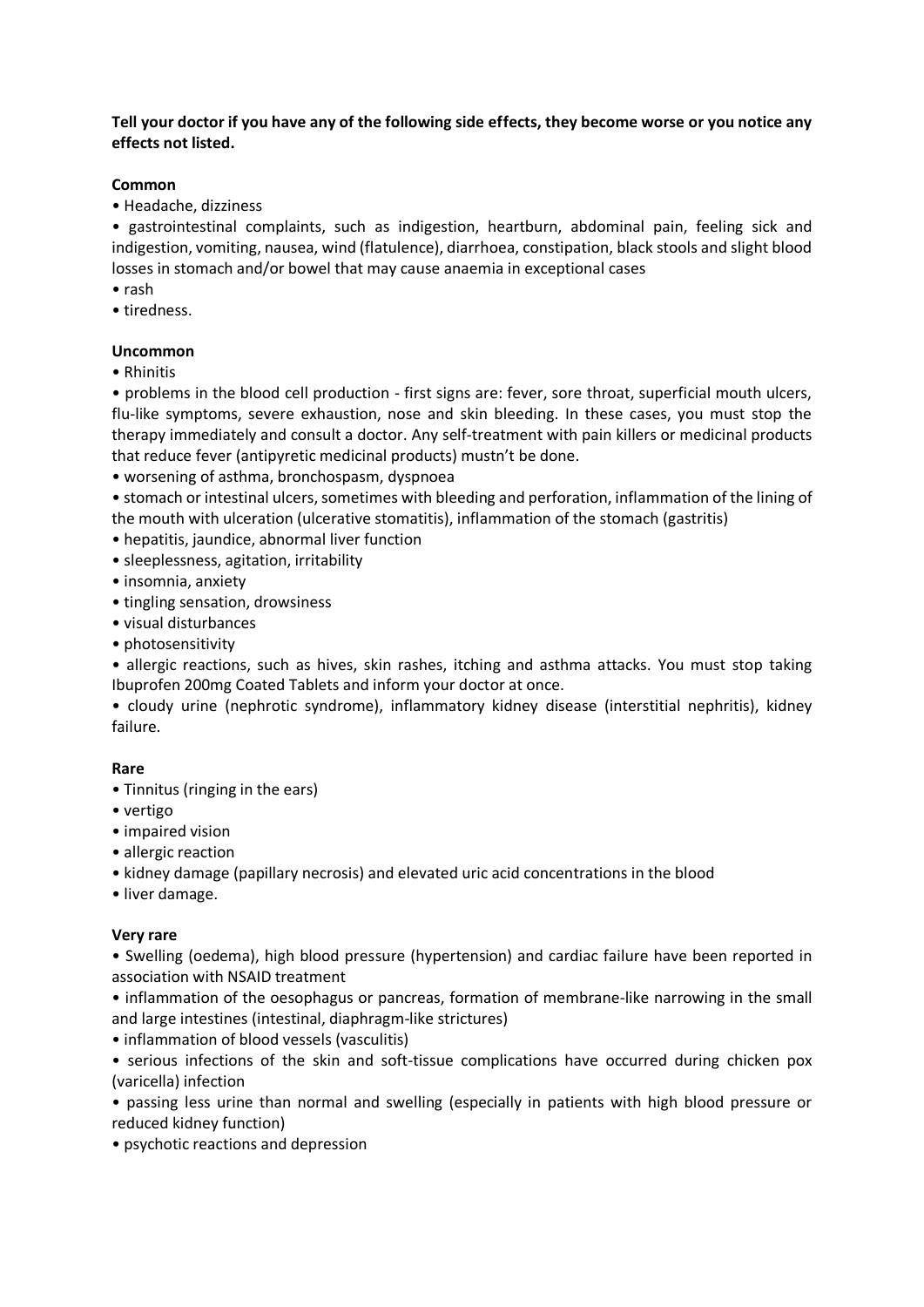• exacerbation of infection-related inflammations (e.g. necrotising fasciitis) associated with use of certain painkillers (NSAIDs) has been described. If signs of an infection occur or get worse during use of Ibuprofen 200mg Coated Tablets, you must go to a doctor without delay. It is to be investigated whether there is an indication for an anti-infective/antibiotic therapy

• high blood pressure, palpitations, heart failure, heart attack

• liver failure

• the symptoms of aseptic meningitis with neck stiffness, headache, feeling sick, being sick, fever or consciousness clouding have been observed when using ibuprofen. Patients with autoimmune disorders (SLE, mixed connective-tissue disease) may be more likely to be affected. Contact a doctor at once, if these occur

• severe forms of skin reactions such as skin rash with redness and blistering (e.g. Stevens-Johnson syndrome, toxic epidermal necrolysis/Lyell's syndrome), hair loss (alopecia)

• severe general hypersensitivity reactions

#### **Not known**

• Colitis and Crohn's disease.

Medicines such as Ibuprofen 200mg Coated Tablets may be associated with a small increased risk of heart attack ("myocardial infarction") or stroke.

#### **Reporting of side effects**

If you get any side effects, talk to your doctor or pharmacist.

This includes any possible side effects not listed in this leaflet.

You can also report side effects directly via HPRA Pharmacovigilance Website[: www.hpra.ie.](https://urldefense.proofpoint.com/v2/url?u=http-3A__www.hpra.ie&d=DwMFAw&c=wcMRSsyWyu-9n0XIzZfY3g&r=eB3XLBIpinOyle9QAwkZdHjShYCwT5sw-vBojd1ELS0&m=U2HHNDErWnjUZlKM4qj16BFwura5DaCDidSPLQLdQ74&s=qESFO7I-yHwoCzPETwPwvYjiN3ImEQ9EV6c1fX7jDbQ&e=)

By reporting side effects you can help provide more information on the safety of this medicine.

# **How to store Ibuprofen 200mg Coated Tablets** 5

Do not use this medicine after the expiry date which is stated on the carton. The expiry date refers to the last day of that month.

Do not store above 25°C. Keep in the original container in order to protect from light and moisture. **Keep this medicine out of the sight and reach of children.**

Do not throw away any medicines via wastewater or household waste. Ask your pharmacist how to throw away medicines you no longer use. These measures will help to protect the environment.

# **Contents of the pack and other information** 6

# **What Ibuprofen 200mg Coated Tablets contain:**

**The active ingredient is:** Ibuprofen 200mg per coated tablet.

**The other ingredients are:** Core: Hypromellose, Lactose Monohydrate, Magnesium Stearate, Maize Starch, Colloidal Anhydrous Silica, Sodium Starch Glycolate. Coat: Sucrose, Talc, Maize Starch, Titanium Dioxide, Carnauba wax.

#### **What Ibuprofen 200mg Coated Tablets look like and contents of the pack**

Ibuprofen 200mg Coated Tablets are white, capsule-shaped, biconvex, coated tablets with no markings.

This pack contains 6, 8, 10, 12, 16, 20, 24, 30, 48, 50, 96 or 100 tablets. Not all pack sizes may be marketed.

**Marketing Authorisation Holder:** Chefaro Ireland DAC, The Sharp Building, Hogan Place, Dublin 2, Ireland

#### **Manufacturer(s):**

Galpharm International Limited, Elmhirst Park, Middle Field Road, Barnsley, South Yorkshire, S75 4LS.

Omega Pharma International NV, Venecoweg 26, Nazareth, 9810, Belgium.